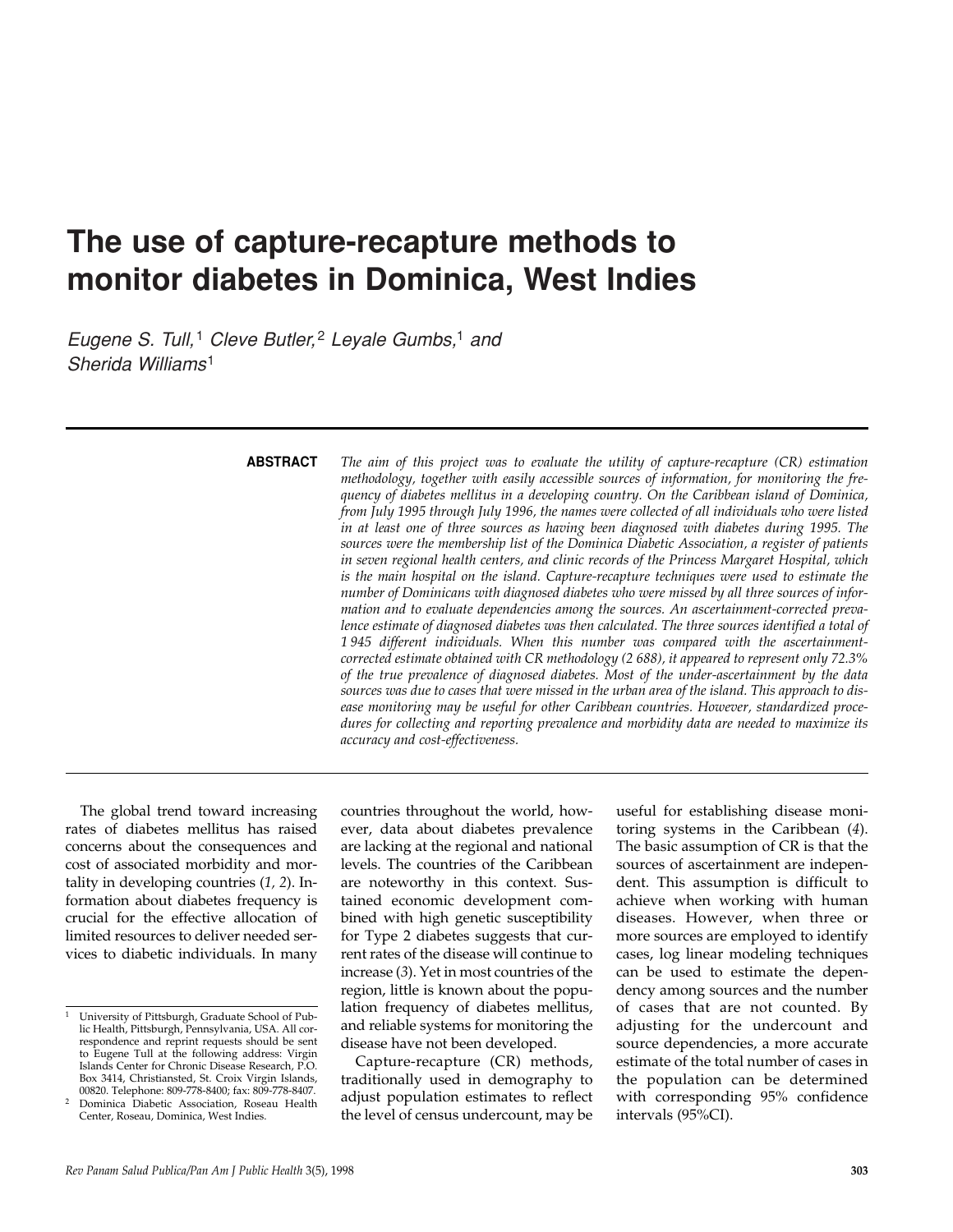Some epidemiologists have promoted the use of CR methods to monitor chronic illnesses such as diabetes (*5, 6*). Such monitoring would utilize existing national and local sources of information to provide raw data on diabetes frequency, and then apply CR to these data to adjust for the number of cases missed by the sources of ascertainment. The resulting ascertainmentcorrected estimates would provide ministries of health with reliable bases for strategic planning (*7*). Moreover, additional information about the treatment and complications status of diabetic subjects could be collected to monitor the quality of care delivered to patients. To evaluate the potential for utilizing CR methods in determining the frequency of diagnosed diabetes in a developing Caribbean country, we implemented a system on the island of Dominica.

# **MATERIALS AND METHODS**

The first step in CR estimation of the overall prevalence of diagnosed diabetes on Dominica was to collect data on all individuals who were listed as having diabetes during the period January 1, 1995 to December 31, 1995. Three sources were used to identify diabetic individuals: the membership list of the Dominica Diabetic Association (DDA); the combined case lists of the seven government-run regional health clinics; and the patient list from the diabetes clinic of the Princess Margaret Hospital, the main hospital on the island. With very active affiliate DDA chapters located throughout the island, the DDA maintains a membership that is geographically representative of the entire island population. The regional clinics are distributed geographically so as to provide the entire population with equal access to health care services. The Princess Margaret Hospital clinic serves individuals from throughout the island who have diabetes complications or comorbid conditions—such as hypertension and dyslipidemia—that put them at higher risk for mortality.

At the regional health clinics and the Princess Margaret Hospital, public health nurses responsible for the care of diabetic patients confirmed that their cases met WHO criteria (*8*) for the diagnosis of diabetes. To assess the diagnostic validity of the cases on the DDA list, we randomly selected a 10% sample and checked their 1995 medication status and blood sugar values. The use of insulin or oral hypoglycemic medication or, alternatively, two or more fasting glucose values >7.8 mmol/L (140 mg/dL) were regarded as confirmation of the diagnosis of diabetes. By these criteria, the entire sample had diabetes.

The lists from all sources were examined for mortality status. At the time the lists were initially obtained from the clinics and diabetic association, they were reviewed by a study representative and clinic nurses to identify individuals who were deceased. At the end of the study period, a second review was conducted to determine if additional individuals had died. The mortality status of individuals identified as deceased was confirmed by examination of medical records at the Queen Elizabeth Hospital. Individuals known to be deceased were removed from all lists. All other subjects were assumed to be alive on December 31, 1995, the date to which the prevalence estimates apply.

The information collected on each diabetic individual included his or her name, gender, age, and address. For regional information, the case listings were checked to ensure that all addresses corresponded to appropriate regions. Pair-wise comparisons of the sources were performed by health region, matching cases on name, age, and address.

Using the technique described by LaPorte et al. (*9*), log linear modeling with the General Linear Interactive Models (GLIM) software (*10)* was used to estimate the total number of individuals with diagnosed diabetes and to examine the dependence among the data sources. First, each diabetic individual was assigned to a cell in an eight-cell<sup>3</sup> contingency table corresponding to the source or sources in which he or she appeared—the DDA list (S1), the regional clinic records (S2), the hospital registry (S3), or a combination of these (S1+S2, S1+S3, S2+S3, or S1+S2+S3). The remaining open cell in the contingency table corresponds to the number of cases that are present in the population but do not appear in any of the three lists. Log linear models were then fitted that predict the open cell based on the data in the seven filled cells. Interaction terms were included in the models to assess whether the appearance of a name on any one list increased or decreased the likelihood of its appearing on any other (dependency).

It was anticipated that the proportions of cases ascertained by the sources would be different in Roseau, which is urban, than it was in the other regions, which are rural. Therefore, in addition to the analysis of the overall data, log linear models were fitted to the data from the Roseau area alone, and to data from the combination of the other regions excluding Roseau. The significance of parameters in the models was assessed with the chisquare test statistic. Population denominators for the calculation of prevalence rates were obtained from the 1991 Dominica census (*11*).

## **RESULTS**

The numbers of individuals with diagnosed diabetes tallied in the three sources in each of Dominica's health regions are presented in Table 1. After matching, the number of different individuals was found to total 1 945 (Figure 1). The best fitting log linear model for the overall data (Table 2) indicated that approximately 743 cases (27.6% of the island's diabetics) were missing from all three sources. Therefore, the ascertainment-corrected estimate of the total number of diagnosed

 $3 \quad 2^{K}$ , with K being the number of sources.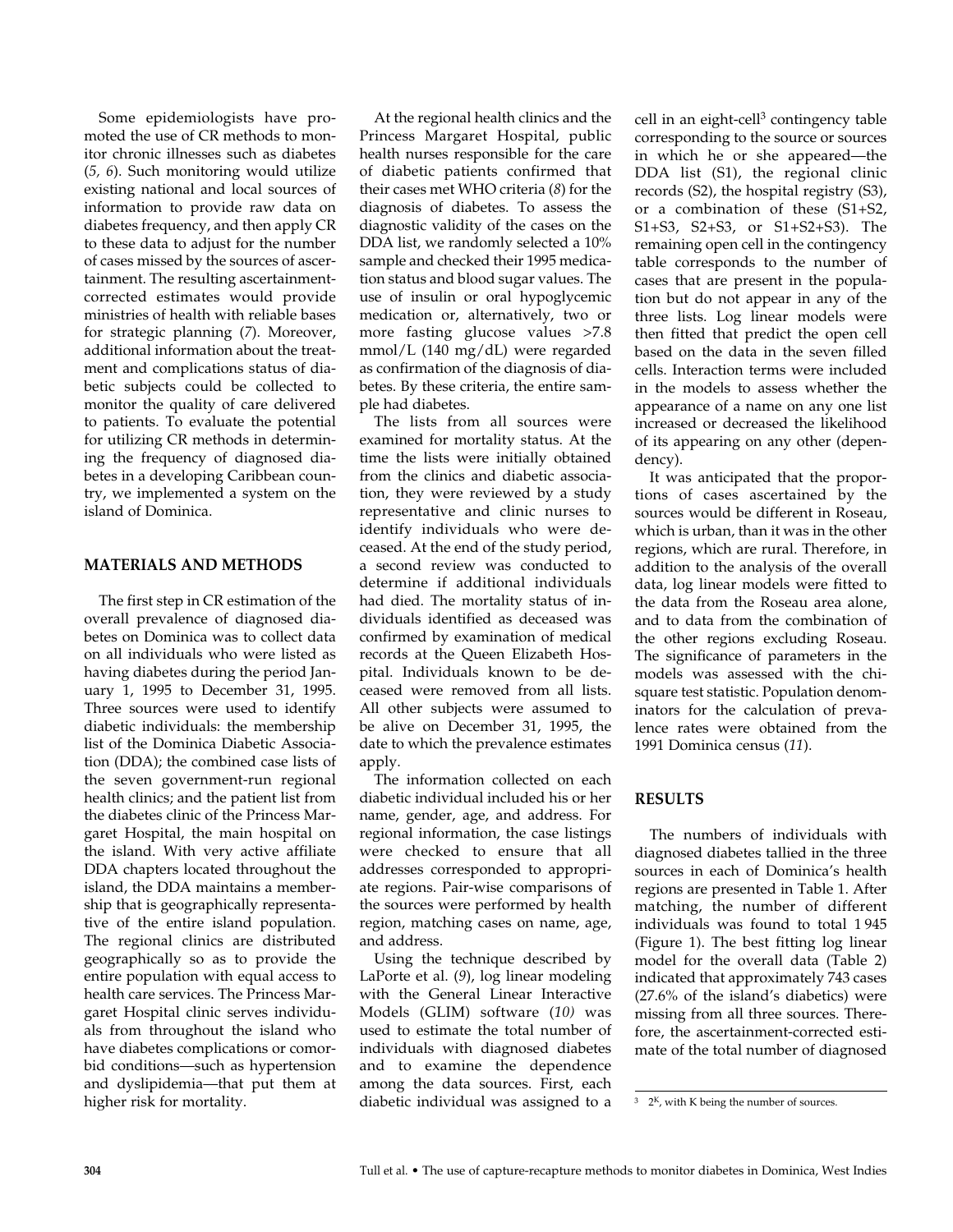**TABLE 1. Total number of diabetic subjects identified, by source and region**

| Region       | <b>Diabetic</b><br>Association | Regional<br>clinics | Hospital |
|--------------|--------------------------------|---------------------|----------|
| Castle Bruce |                                | 59                  | 3        |
|              | 16                             |                     |          |
| Grand Bay    | 35                             | 171                 | 15       |
| La Plaine    | 52                             | 112                 | 12       |
| Marigot      | 86                             | 215                 | 3        |
| Portsmouth   | 54                             | 175                 | 3        |
| Roseau       | 270                            | 820                 | 214      |
| St. Joseph   | 65                             | 48                  | 13       |
| Total        | 578                            | 1 600               | 263      |

**FIGURE 1. Number of diabetic subjects identified by source and the number common to multiple sources**



diabetic subjects on Dominica in 1995 was 2 688 (95%CI: 2 548 to 2 828). The corresponding crude and ascertainment-corrected estimates of the prevalence of diagnosed diabetes were 2.71% and 3.75%, respectively.

In every source, the majority of diabetic individuals were identified in the Roseau region. The best fitting log linear model for the data from Roseau indicated that 546 cases (95%CI: 396 to 696) in that region were missed by all three sources of ascertainment. When compared to the observed number of cases, 1 044, this figure represents an under-ascertainment of approximately 34.3%. This suggests that most of the missed cases on the island were in the Roseau region. When the Roseau region was excluded from analysis, the best fitting log linear model indicted that the three sources of ascertainment failed to ascertain only 50 (95%CI: 12 to 87) diabetic individuals in the other six health regions. Thus, with 901 observed cases of diabetes in the rural areas, underascertainment was only 5.3%.

The patterns of interaction in the national data and the Roseau data were similar. In both best fit models, there was positive interaction between the lists from the DDA and the hospital, and negative interaction between the lists from the regional clinics and the hospital. However, for the data from the rural areas excluding Roseau, there was negative interaction both between the DDA and the regional

clinics and between the regional clinics and the hospital.

# **DISCUSSION**

In many countries, monitoring systems that rely on counting cumulative cases are too inaccurate to serve as a basis for the effective allocation of resources to address the problem of diabetes (*12*). An alternative monitoring strategy, blood glucose screening, is usually too costly for these countries to use to obtain national estimates of the prevalence of diabetes. Capturerecapture with log linear modeling appears to be a useful means of obtaining cost-efficient, reliable estimates of diabetes frequency (*9*). However, the feasibility of using CR to monitor diabetes in developing countries depends to a great extent on the ease of access to sources of information and the amount of manpower required to obtain the necessary information.

On the island of Dominica, we were able to find three sources of information that could be used to identify diabetic subjects across the island. Similar sources may be available in many of the other Caribbean countries in the region. The major manpower costs associated with this study involved the time required to travel to various clinics to collect the lists, and followup of diabetic subjects to confirm diagnosis of diabetes or mortality status. We anticipate that once the available sources have been integrated into an ongoing monitoring system, the costs associated with data collection and follow-up will be minimized.

TABLE 2. Best-fit log linear models for the data from the three sources (S1, S2, S3)<sup>a</sup> of ascertainment with parameter coefficients and esti**mated number of missed cases with 95% CI, by region**

| Region                   | Model                                                                                                        | Cases Missed           |
|--------------------------|--------------------------------------------------------------------------------------------------------------|------------------------|
| All regions              | $(-1.338)S1 + (0.460)S2 + (-1.931)S3 + (0.400)S1.S3b + (-0.7436)S2.S3b$                                      | 743(95%CI: 603 to 883) |
| Urban (Roseau)           | $(-1.648)$ S1 + (0.1082)S2 + (-1.777)S3 + (0.4072)S1.S3 <sup>b</sup> + (-0.3335)S2.S3 <sup>b</sup>           | 546(95%CI: 395 to 696) |
| Rural regions (combined) | $(0.5978)$ S1 + $(2.441)$ S2 + $(-1.504)$ S3 + $(-1.676)$ S1.S2 <sup>b</sup> + $(-2.241)$ S2.S3 <sup>b</sup> | 50(95%CI: 12 to 87)    |

 $a S1$  = Diabetic Association; S2 = regional health clinics; S3 = hospital clinic.

**b** Interaction parameters.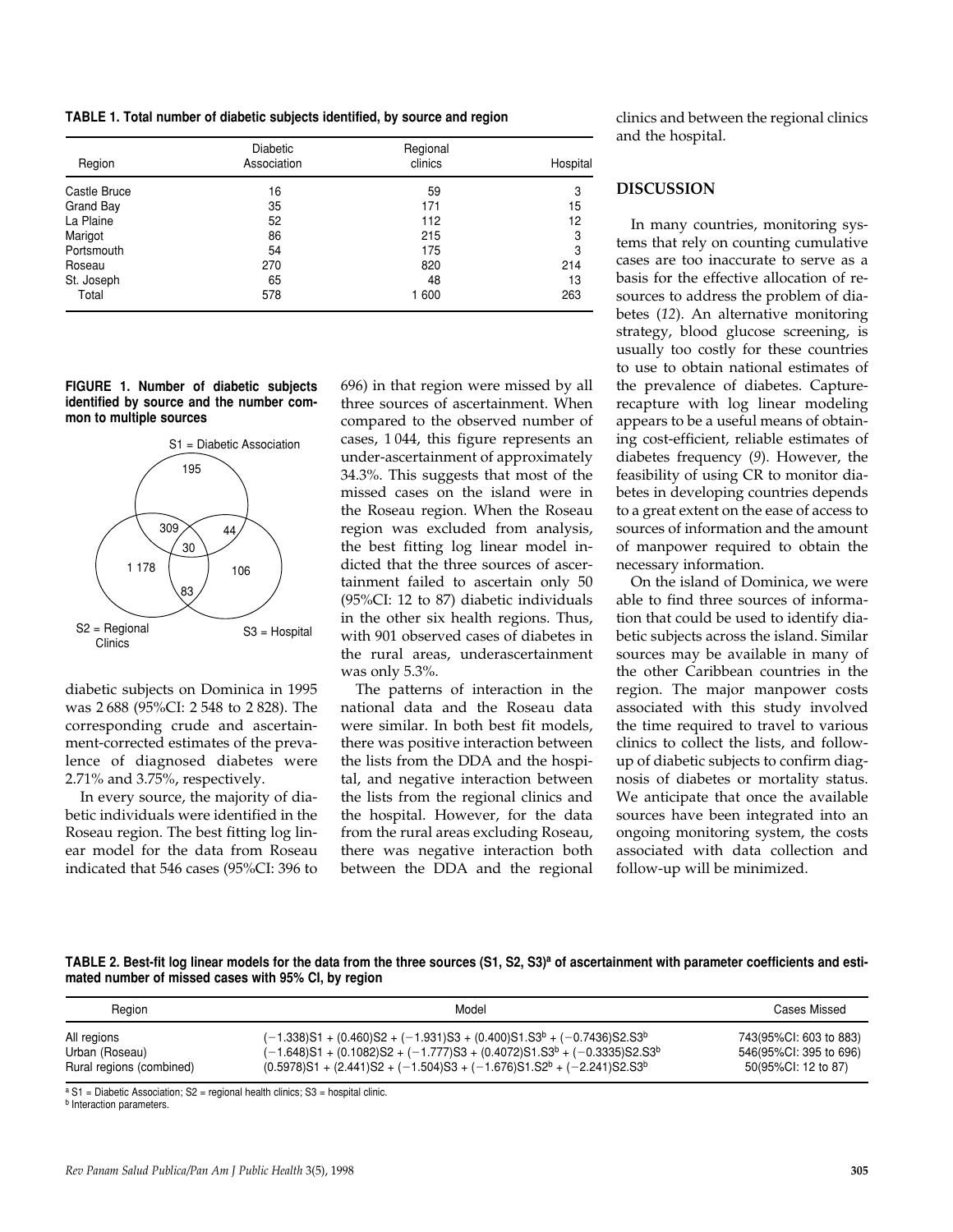Similar to other reports (*13, 14*), the results of our CR study indicated that the pooled data from the sources of ascertainment significantly underrepresented the number of diabetic individuals on the island. They accounted for only 72.4% of the total diabetic population as estimated with CR. It is interesting to note that the portion of estimated cases that was missed by the three sources of ascertainment was greatest (34.2%) in the Roseau region, the urban center of the island. This may reflect the fact that, compared to the rural areas, there are larger numbers of private physicians in the Roseau region who are more accessible as alternative sources of care for diabetic subjects. Additional sources of ascertainment (for example, lists from pharmacies that dispense diabetic medications) may be needed in that region to provide a more stable national estimate of the frequency of diagnosed diabetes on the island. In the six other regions, the three sources of ascertainment appear to be adequate, as they identified approximately 94.7% of the estimated total number of individuals with diagnosed diabetes.

Given that the majority of diabetic individuals were identified in the Roseau region, it is not surprising that

the pattern of interactions among the three sources of ascertainment was parallel in Roseau and nationwide. The finding in Roseau of a positive interaction between the DDA and clinic lists—such that an individual's presence on one increased the likelihood that he or she would also be represented on the other—may reflect an increased awareness of the need for specialized care among the DDA members, and Roseau residents' relative ease of access to the hospital clinic, compared to their more remote compatriots. The negative interactions observed among the sources of information in the rural areas suggest that the rural clinics may have access to relatively unique populations of diabetic individuals. This may indicate that the DDA is not reaching the rural areas as well as it is the urban population, and that rural residents are dissuaded from using the Princess Margaret Hospital clinic by the distance they would have to travel.

At the start, it was our intention to use CR to monitor diabetes treatment and complications issues as well as disease prevalence. However, we found the regional clinics did not all record diabetic complications in the same way, which put this objective

beyond reach. Nevertheless, in principle, CR methods can be used for monitoring important disease features in addition to prevalence.

In summary, to our knowledge, this is the first use of CR methods to monitor the frequency of diabetes in the Caribbean. To optimize accuracy and cost-effectiveness, these methods should be used with a surveillance system that incorporates standardized guidelines for data collection. Such a system would assist ministries of health with strategic planning for the allocation of resources to meet the needs of diabetic individuals in the Caribbean.

**Acknowledgments.** This research was supported by a Minority International Research Training grant, NIH 5 T37 TW00038-01, from the Fogarty International Center, National Institutes of Health, USA. We would like to thank Ron LaPorte and Yue-Fang Chang from the University of Pittsburgh for the technical assistance they provided to this project. We also appreciate the efforts of staff members at the regional health clinics and the Princess Margaret Hospital on Dominica who assisted us in obtaining the lists of diabetic subjects.

#### **REFERENCES**

- 1. Zimmet P. Type 2 (noninsulin-dependent) diabetes—an epidemiological overview. *Diabetologia* 1982;22:399–411.
- 2. Alberti KGM. World aspects of diabetes. *Diabetic Med* 1986;3:103–105.
- 3. Tull ES. Diabetes in the West Indies: current aspects and future prospects. *IDF Bulletin* 1993;38:21–23.
- 4. Hook EB, Regal RR. The value of capturerecapture methods even for apparent exhaustive surveys: the need for adjustment for source of ascertainment intersection in attempted complete prevalence studies. *Am J Epidemiol* 1992;135:1060–1067.
- 5. LaPorte RE, McCarty DJ, Tull ES, Tajima N. Counting birds, bees, and NCDs (letter). *Lancet* 1992;339:495.
- 6. Bruno G, LaPorte RE, Merletti F, Biggeri A, McCarty DM, Pagano G. National diabetes programs: application of capturerecapture to count diabetes? *Diabetes Care* 1994;17:548–556.
- 7. LaPorte RE, McCarty D, Bruno G, Tajima N, Baba S. Counting diabetes in the next millennium: application of capturerecapture technology. *Diabetes Care* 1993; 16:528–534.
- 8. World Health Organization. *WHO Expert Committee on Diabetes Mellitus.* Geneva: WHO; 1985.
- 9. LaPorte RE, Dearwarter SR, Chang Y, Songer TJ, Aaron DJ, Anderson RL, Olsen T. Efficiency and accuracy of disease monitoring systems: application of capturerecapture methods to injury monitoring. *Am J Epidemiol* 1995;142:1069–1077.
- 10. Barker RJ, Nelder JA. *GLIM Manual* (release 3.77). Oxford, England: Royal Statistical Society; 1987.
- 11. Central Statistical Office. *Commonwealth of Dominica, Population and Housing Census, 1991*. Roseau, Dominica: CSO; 1991.
- 12. International Working Group for Disease Monitoring. Capture-recapture and mul-

tiple-record systems estimation II: applications in human disease. *Am J Epidemiol* 1995;142:1059–1068.

- 13. McCarty DJ, Tull ES, Moy CS, Kwoh CK, LaPorte RE. Ascertainment corrected rates: applications of capture-recapture methods. *Int J Epidemiol* 1993;22:559–565.
- 14. LaPorte RE, Tull ES, McCarty D. Monitoring the incidence of myocardial infarctions: applications of capture-markrecapture technology. *Int J Epidemiol* 1992; 21:258–262.

Manuscript received on 22 September 1997. Revised version accepted for publication on 12 December 1997.